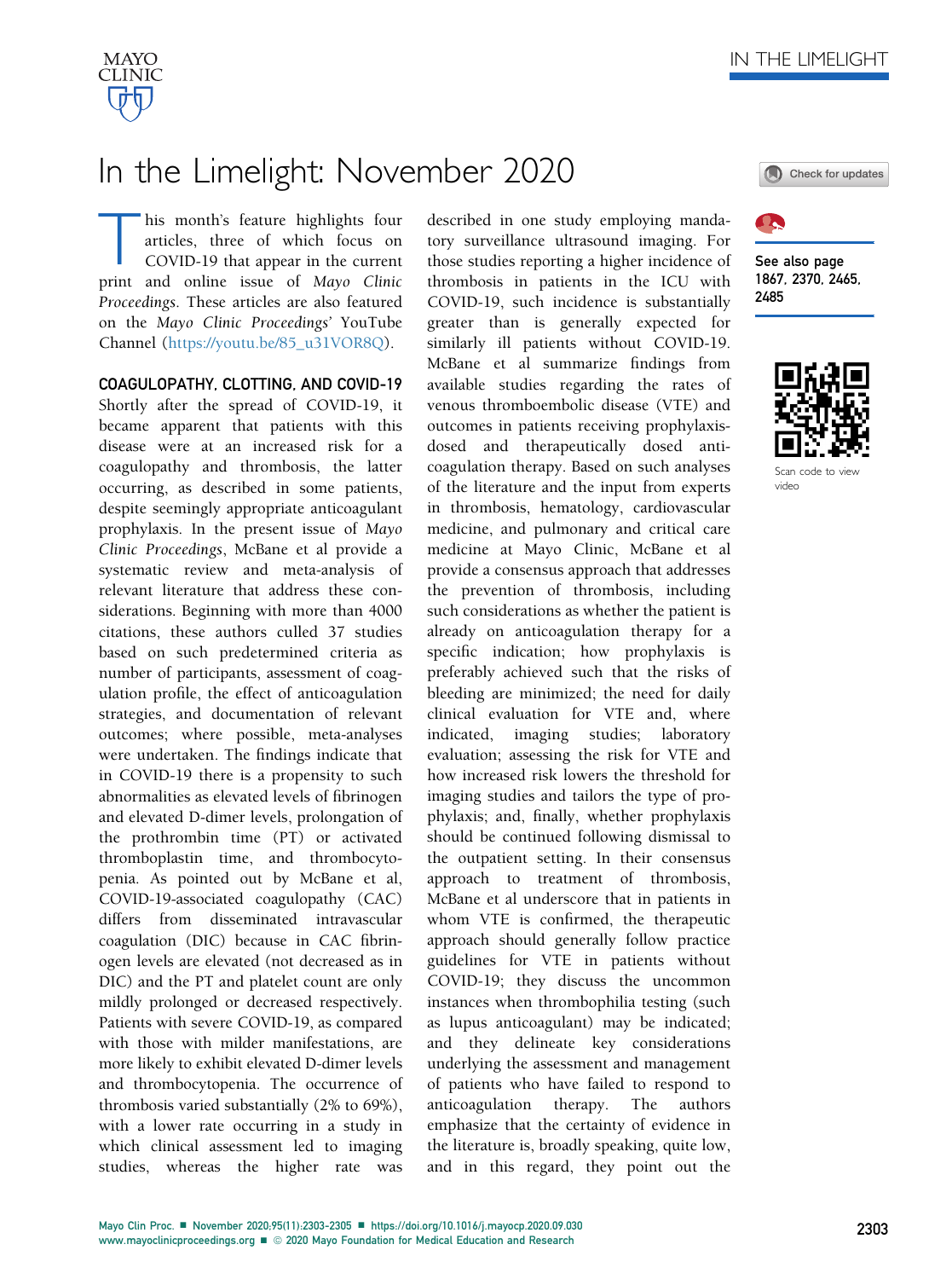unaddressed and unresolved questions in this field. Finally, they outline mechanisms that promote a thrombogenic state in COVID-19, several of which involve the endothelium being transformed into a prothrombotic surface because of endothelial activation/injury caused by SARS-CoV-2 infection, complement, cytokines, hypoxia, or angiotensin II. McBane et al are to be commended for undertaking this timely and important analysis and providing these needed consensus recommendations based on the currently available literature.

McBane RD II, Torres Roldan VD, Niven AS, et al. Anticoagulation in COVID-19: A systematic review, meta-analysis, and rapid guidance from Mayo Clinic. Mayo Clin Proc. 2020;95(11):2465-2484.

## INFODEMIOLOGY, INFOVEILLANCE, AND IDENTIFYING COVID-19 CASES

In the present issue of Mayo Clinic Proceedings, and in introducing their novel observations regarding the COVID-19 pandemic, Kurian et al provide the backdrop of "Infodemiology" and "Infoveillance," terms that describe the analysis of data available on the Internet that are relevant to public health and health care policy (please see reference #4 in this article by Kurian et al). These authors applied these analytical approaches to assess the occurrence of cases of COVID-19 state by state as well as collectively for the United States; to this end, they employed Web-based data available in Google Trends. Google Trends is a vast repository of data based on specific Internet searches that can be analyzed either in real time (over the past week) or in non-real time (data that go back as far as 2004 to almost the present). Kurian drew upon data obtained from 1/22/20 to 4/6/20 and selected 10 keywords that relate to COVID-19 including those pertaining to the main symptoms of the disease, diagnosing the disease, and how spread of the disease may be minimized or prevented. These authors employed the database from Johns Hopkins University Center for Systems Science and Engineering that provides not only the total number of COVID-19 cases and deaths, but also those that occur on a daily basis; these data are gathered on a county-specific and state-specific basis in the United States. Among the salient findings in this study by Kurian et al are the following. First, certain key words tended to have their own temporal profiles of usage, as for example, "face mask" steadily rose over the time frame studied while others did not; specific keywords were more commonly used when COVID-19 cases were lower, and others when COVID-19 cases were higher. Second, when analyses were undertaken for the entire United States, 6 keywords had moderate correlations, and 3 keywords (face masks, Lysol, and COVID stimulus check) had strong correlations with daily new cases; four keywords exhibited significant correlations when analyzed for individual states. Third, additional analyses were undertaken by Kurian et al to determine lag correlations (over a time frame of 16 days prior to the appearance of the first case) and lead correlations (over a time frame of 16 days following the appearance of the first case). Most of the keywords had moderate to strong correlations in the days preceding the appearance of the first case, with declining correlations thereafter. Such correlations tended to vary by state; in Florida, for example, strong correlations were exhibited by virtually all of the 10 keywords prior to the appearance of the index case of COVID-19. The importance of the study by Kurian et al is that it shows how certain keywords used in Internet-based searches not only correlate with cases of COVID-19 in the United States, but also antedate the emergence of such cases in specific geographic states. Because these data can be gathered in real-time, they may possess an immediacy and timeliness otherwise lacking in traditional methods for disease surveillance. Such data may thus aid strategies that seek to forecast and restrain the spread of the disease and to judiciously apportion resources in caring for patients with COVID-19. Finally, the study by Kurian et al provides a persuasive example of the power and scope